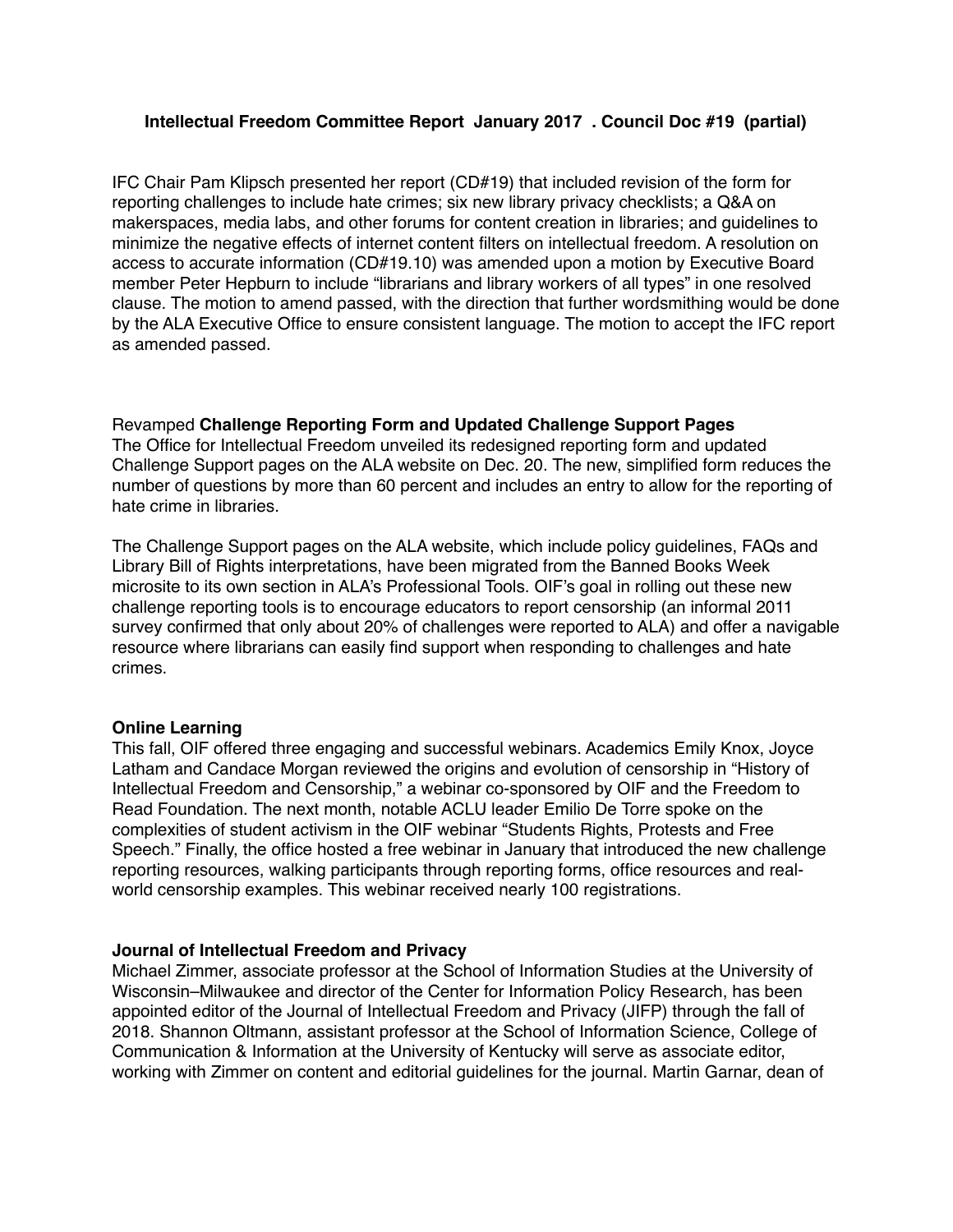the Kraemer Family Library at the University of Colorado in Colorado Springs, has agreed to serve as production editor, managing article submissions.

The new issue of the Journal of Intellectual Freedom and Privacy is now available at journals.ala.org/jifp. It features Garnar's article "Professional Principles and Ethics in LIS Graduate Curricula," and includes additional features, book reviews, and opinion pieces in addition to the latest news on censorship challenges, court decisions, legal controversies and success stories.

## **OIF's 50th Anniversary Focuses on the Library Bill of Rights**

The Office for Intellectual Freedom and the Intellectual Freedom Committee are both charged with upholding the Library Bill of Rights, their core document and the foundation for all their work. In honor of OIF's 50th anniversary, the office offered free pocket-sized, downloadable Library Bill of Rights and Freedom to Read Statements on its website. It also gifted packets of 50 to those who filled out an online request form.

In December, the office also unveiled an ALA- and OIF-branded Library Bill of Rights poster, now available at the ALA Store. First drafted in 1938 and adopted by ALA in 1939, the Library Bill of Rights was written to speak out against the "growing intolerance, suppression of free speech and censorship affecting the rights of minorities and individuals." It's the only Library Bill of Rights-themed product on the ALA Store.

## **Privacy Subcommittee and Choose Privacy Week**

This fall, the IFC's Privacy Subcommittee partnered with the LITA Patron Privacy Interest Group to create seven checklists to provide libraries with practical guidance on implementing the Library Privacy Guidelines published by the Intellectual Freedom Committee in 2016. These include:

Library Privacy Checklist Overview

Library Privacy Checklist for Library Websites, OPACs, and Discovery Services Library Privacy Checklist for Students in K-12 Schools Library Privacy Checklist for Public Access Computers and Networks Library Privacy Checklist for E-book Lending and Digital Content Vendors Library Privacy Checklist for Data Exchange Between Networked Devices and Services Library Privacy Checklist for Library Management Systems / Integrated Library Systems

The subcommittee submitted the checklists to the IFC, which approved all seven documents. They are attached as information items 19.1 – 19.7.

The Privacy Subcommittee has planned both a webinar and a series of blog posts to observe this year's Choose Privacy Week, which takes place May 1-7, 2017. The theme for this year's Choose Privacy Week is "Pretty Darn Good Privacy." As part of its preparations, the subcommittee is revamping and redesigning the Choose Privacy Week website to serve as a hub for privacy education and guidance for libraries and librarians seeking information on implementing best privacy practices.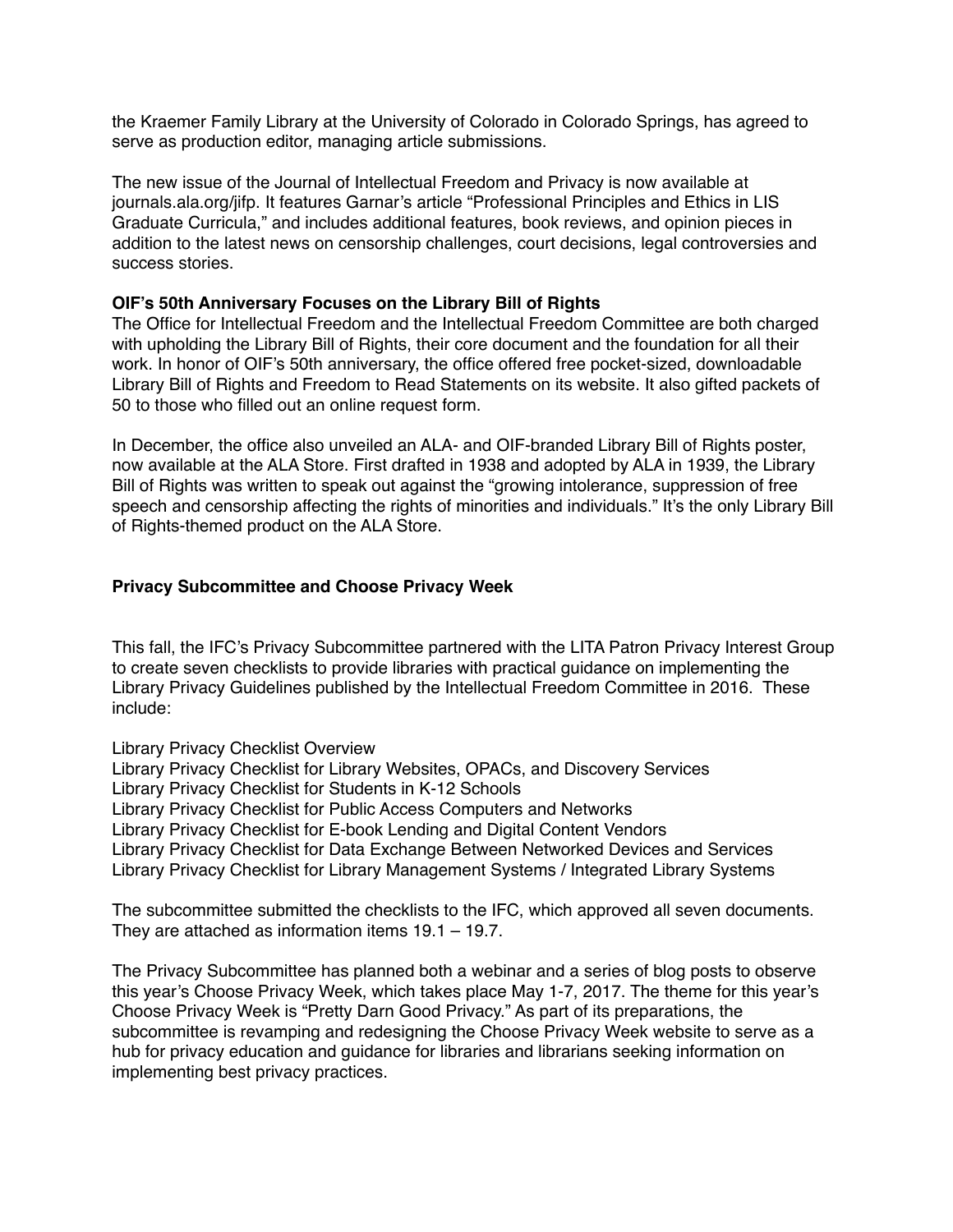The subcommittee will begin work on additional privacy guidelines and checklists to address a number of emerging privacy issues for libraries. These include assistive devices, the use of biometric identifiers, mobile applications, and the use of patron data for marketing. The subcommittee also plans to revise the existing document, "RFID in Libraries: Privacy and Confidentiality Guidelines" which was last revised in 2006.

# **ISSUES**

Hate crimes and challenges to library materials

Since 1990 – when ALA began formally documenting censorship – OIF has received an average of one challenge per day. Since November 2017, OIF began to observe an uptick in the number of hate crimes in libraries, prompting the office to begin documenting such incidents for the challenge database. Working with the Office for Diversity, Literacy and Outreach Services, OIF may be able to develop additional support for the field.

All reports submitted to the Office for Intellectual Freedom are kept confidential unless the challenge is reported in the media or if the person reporting the challenge has given permission to share information about the challenge. The following are public reports.

# **Material Challenges**

The following are a few notable cases of the public challenges OIF has documented since Sept. 1, 2016:

Accomack County Public Schools (VA) received a formal complaint from a parent against the use of To Kill a Mockingbird and The Adventures of Huckleberry Finn due to their racial slurs. The books were retained.

Issaquah High School (WA) library received a formal complaint from a parent whose 14-year-old son brought home the comic book Mangaman by Barry Lyga. The book contains a sexual scene between two characters. The book was retained.

The Perks of Being a Wallflower by Stephen Chbosky was challenged for "supporting illegal and immoral behavior" at Hempstead High School (IA). It was retained.

I Know Why the Caged Bird Sings and The God of Small Things were withdrawn from Lemont High School (IL) after a parent submitted a complaint.

When an excerpt of Wolf Boys: Two American Teenagers and Mexico's Most Dangerous Drug Cartel by Dan Slater circulated in Texas Monthly, the Texas Department of Criminal Justice (TDCJ) Directors Review Committee read the book and decided to ban it because it contained "material on the setting up and operation of criminal schemes or how to avoid detection of criminal schemes by lawful authorities charged with the responsibility of detecting such illegal activity." Gabriel Cardona and Rosalio Reta, the subjects of Wolf Boys, are current inmates of TDCJ.

# **Author Disinvitations**

At Northumberland County School District (VA), author Steve Watkins was asked by a principal to read from another book at a middle school assembly because of his book's profanity. In a high school English class, the same principal interrupted Watkins' discussion to escort him from the building.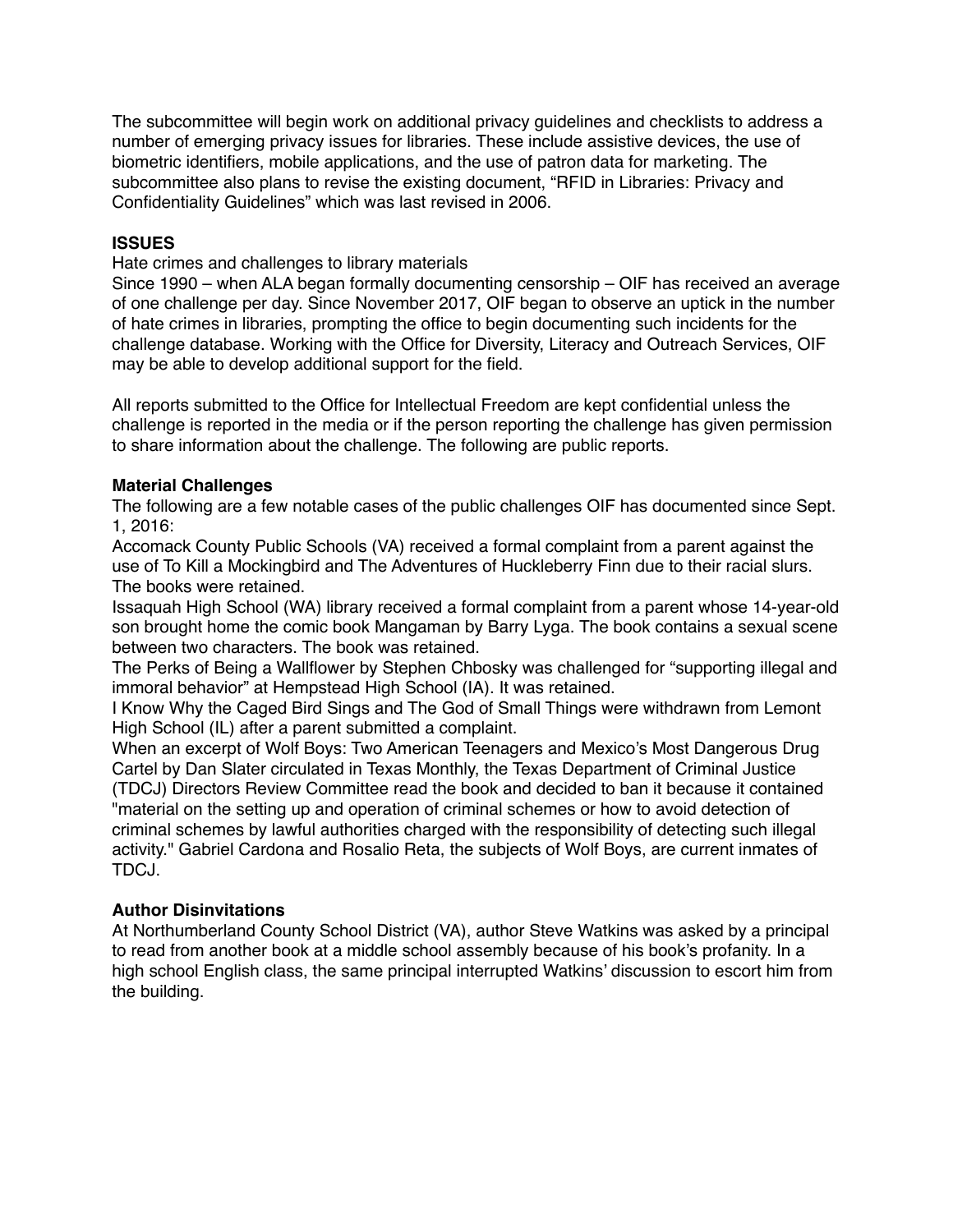#### **Hate Crimes**

Since November, OIF has documented nine hate crimes. These public reports include a patron threatening a library worker at the Salt Lake County Library's Columbus Branch, swastika vandalism at the Kansas City Public Library (MO) and Cottage Grove Public Library (OR), and vandalism at the Casa Guadalupe Literacy Center (WI) and Everett Public Library (WA).

#### **Intellectual Freedom Q&As and Guidelines**

The Intellectual Freedom Committee approved "Q&A: Makerspaces, Media Labs and Other Forums for Content Creation in Libraries." The Q&A addresses uses, eligibility, liability and policies of content creation in libraries. It has undergone numerous legal reviews, including a vetting by FTRF general counsel Theresa Chmara. The document is attached as information item 19.8.

The Intellectual Freedom Committee also approved "**Guidelines to Minimize the Negative Effects of Internet Content Filters on Intellectual Freedom.**" The document is attached as information item 19.9. The IFC will continue elaborating on the guidelines with a Q&A, tools and practical examples supplement.

## **PROJECTS**

#### **Banned Books Week**

The 2016 Banned Books Week (Sept. 25 - Oct. 1) theme was "Stand Up for Your Right to Read," featuring graphics centering on superhero icons and highlighting diverse authors and themes. For the ALA-led initiative, ALA collaborated with SAGE Publishing to host "Battling Bannings," a webinar on censorship from an author's perspective that included author Herthel, co-author of "I Am Jazz." OIF Assistant Director Kristin Pekoll also led a "50 Shades of Banned Books Week" webinar, outlining program and display ideas.

The Public Affairs Office tracked more than 1,176 articles/mentions of Banned Books Week, resulting in a circulation rate of more than 2.8 billion. Coverage highlights included Publishers Weekly, TIME, The Guardian (UK), TIME for Kids, National Geographic, CNN.com, Quartz, Bloomberg News, Washington Post, Houston Public Radio, Atlanta Public Radio, Voice of America Radio, and the New York Times.

The OIF blog published opinion pieces from several notable authors during Banned Books Week, including Chris Crutcher and Alex Gino. That week, the blog saw a 58% increase in views compared to the previous week. OIF's Thunderclap — a platform that releases an advocacy message on participants' social media accounts on the same day — reached an audience of 1.6 million people, prompting the hashtag #BannedBooksWeek to trend on Twitter Sept. 26.

ALA collaborated with the U.K. for the first Banned Book Week across the pond. London's Islington Library and Heritage Services partnered with the British Library and Free Word to host two speaker programs. According to Islington Library and Heritage Services, the organization was inspired by ALA to raise awareness about censorship.